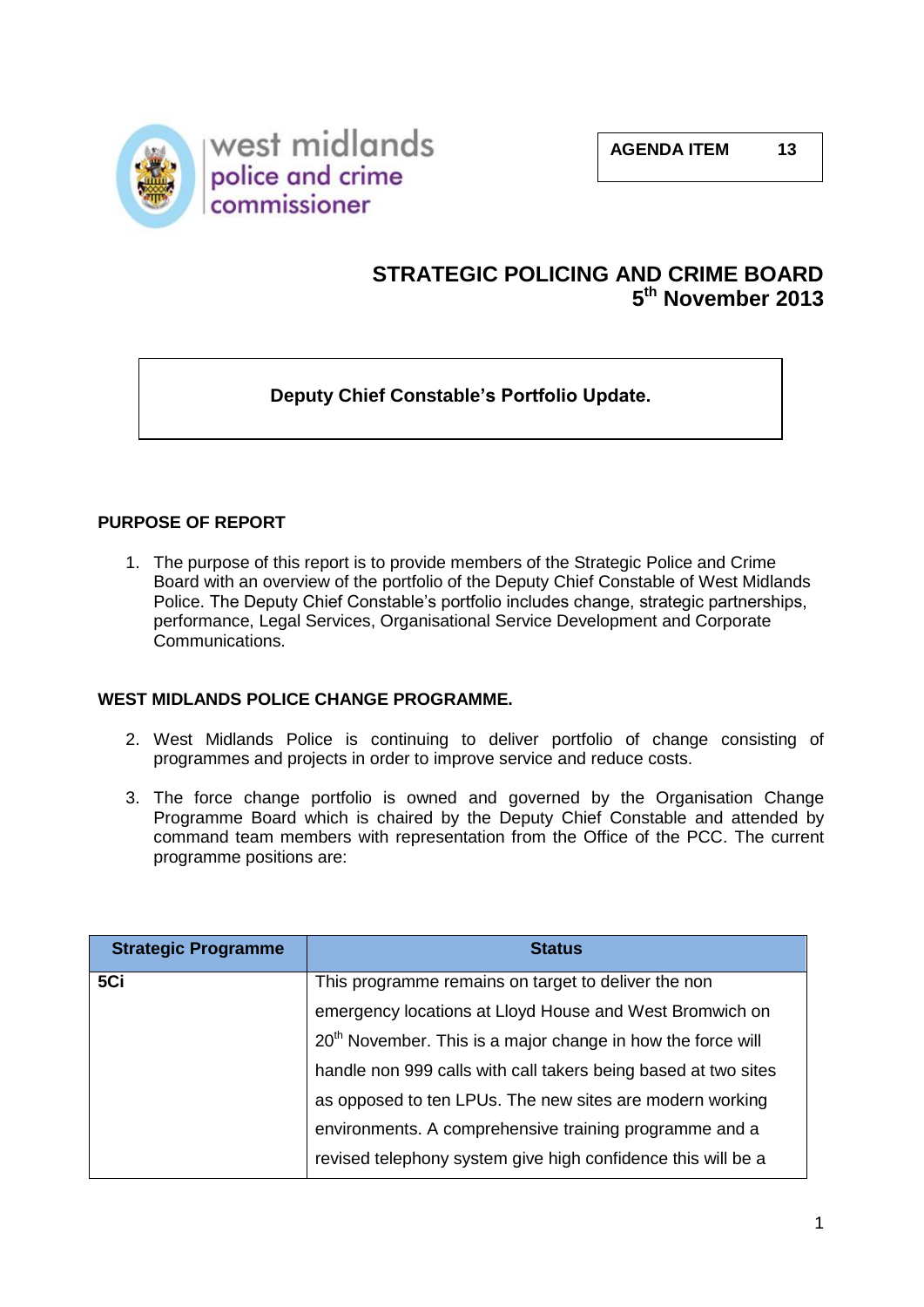|                                     | smooth transition                                                            |
|-------------------------------------|------------------------------------------------------------------------------|
|                                     | Work is underway regarding the initial stages of the Front Office            |
|                                     | project. A procurement exercise is underway to gain support to               |
|                                     | help assess current demand and future options on public                      |
|                                     | access.                                                                      |
|                                     | The scheduled benefits of £3.9million savings are on target to               |
|                                     | be achieved for the non emergency hubs.                                      |
|                                     | There are no significant risks or issues to report.                          |
| <b>Criminal Justice</b>             | There are currently 5 projects within the programme which                    |
| <b>Services</b>                     | been formally approved:                                                      |
|                                     | Stop and Search - underway and planned to be delivered                       |
|                                     | April 2013. This programme is being revised with learning                    |
|                                     | from the PCC summit and from trials with Airwave                             |
|                                     | telephony. It is expected a new process will remove officer                  |
|                                     | recording and lift policing skills.                                          |
|                                     | PentiP - on target to deliver as per the Home Office roll out                |
|                                     | plan.                                                                        |
|                                     | Custody New Build (Western and Central) - Planning and<br>٠                  |
|                                     | consultation has been undertaken for the proposed new                        |
|                                     | build sites with projected completion still on target for April              |
|                                     | 2015. The ACC Operations Portfolio update will explore this                  |
|                                     | in more detail at a future meeting.                                          |
|                                     | Digital Interview Recording - A SRO has been appointed                       |
|                                     | and a contract has now been approved through PCC which                       |
|                                     | will ensure implementation in 2014.                                          |
|                                     | Custody Estate Rationalisation - Is progressing in line with<br>٠            |
|                                     | the above new build project.                                                 |
|                                     | There are no significant risks or issues to report.                          |
| <b>Innovation &amp; Integration</b> | The I.I.P programme is progressing well. The ISOP was issued                 |
| <b>Partner</b>                      | on the 7 <sup>th</sup> October and initial presentations from suppliers were |
|                                     | carried out the week of the 28 <sup>th</sup> October under the agreed        |
|                                     | process.                                                                     |
|                                     |                                                                              |
|                                     | The project is now in the ISOP evaluation stage with a report                |
|                                     | due to the next board outlining the next stage of the process                |
|                                     | which will move the programme into more detailed dialogue                    |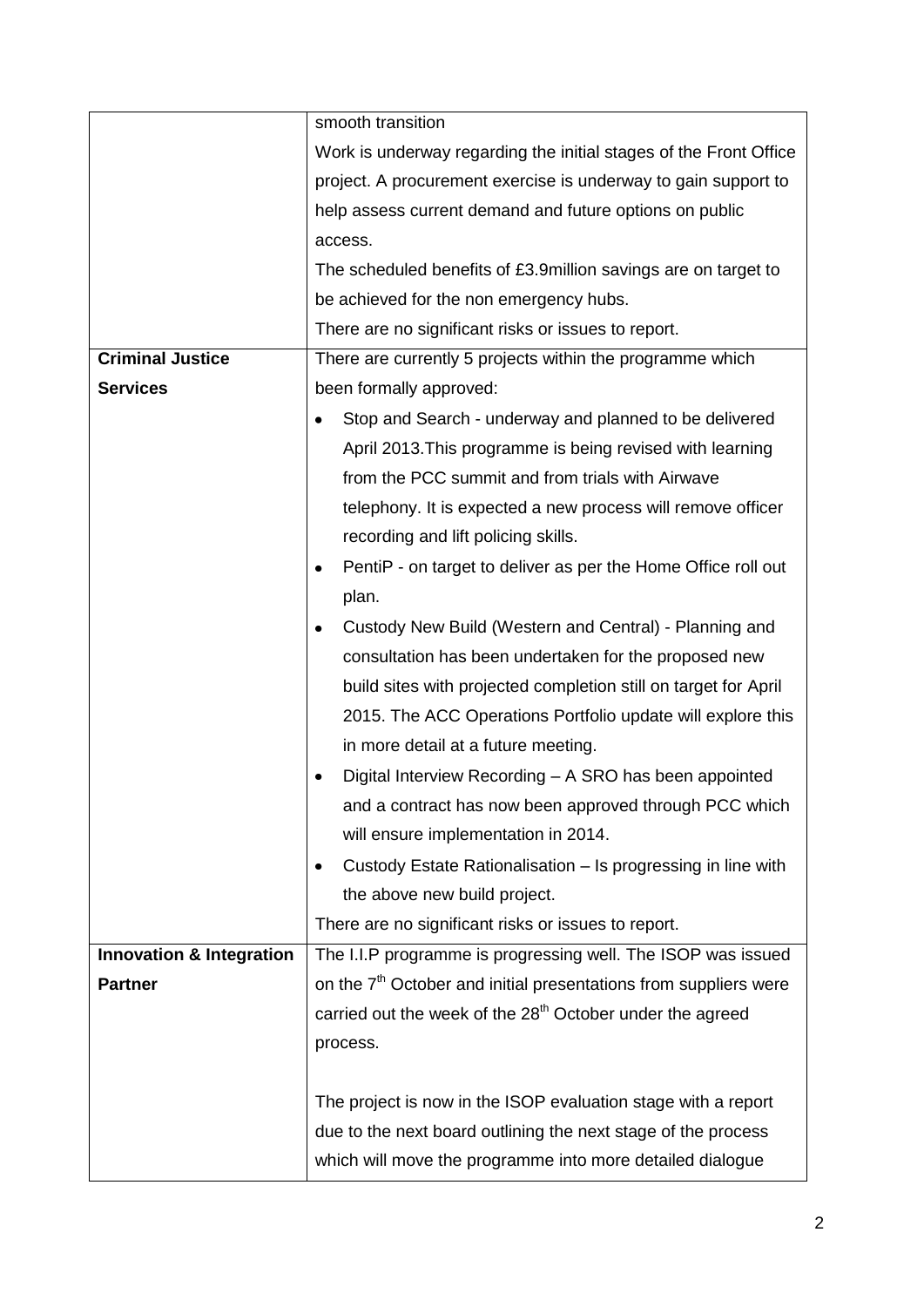|                               | with a smaller number of bidders.                                   |
|-------------------------------|---------------------------------------------------------------------|
|                               |                                                                     |
|                               | The Project Team are maintaining regular contact with Staff         |
|                               | Associations and Trade Unions.                                      |
|                               | There are no significant risks or issues to report.                 |
| <b>Service Transformation</b> | The team are engaged on the review of Investigations and            |
| <b>Team</b>                   | Public Protection.                                                  |
|                               |                                                                     |
|                               | The team have completed a detailed option for future shape of       |
|                               | Investigation and Public Protection resources. The Programme        |
|                               | Board now has a Director Of Children's Services from Walsall        |
|                               | to help with decisions relating to the partnership and it is        |
|                               | expected the next stage of the work will be signed off on the 11    |
|                               | November 2013.                                                      |
|                               |                                                                     |
|                               | The future model will involve an increase in PPU resources with     |
|                               | dedicated capabilities at LPU level for children and domestic       |
|                               | abuse. There will be a regional approach within the force to        |
|                               | sexual offences and violence. Major and Serious Crime               |
|                               | capabilities will be organised to help match the new NCA            |
|                               | structures and there will be a combined review capability. A tier   |
|                               | of investigation of acquisitive and volume crime will remain LPU    |
|                               | based. This latter point is not the preferred option but it is felt |
|                               | that the I.I.P programme will be needed to support the final        |
|                               | transition to an optimal investigation structure in the force.      |
|                               | Development of a model that supports Multi-Agency                   |
|                               | Safeguarding hubs starting at Sandwell is a feature of the          |
|                               | programme.                                                          |
|                               |                                                                     |
|                               | The programme will finalise savings after the project board but     |
|                               | the overall model will see a resource reduction.                    |
|                               |                                                                     |
|                               | There are no significant risks or issues to report.                 |
| <b>New Ways of Working</b>    | This programme is still developing its structure and shape. In      |
| (NWoW)                        | summary:                                                            |
|                               | The NWoW Programme Brief, Terms of Reference and                    |
|                               | structure have been agreed and at the last Programme Board.         |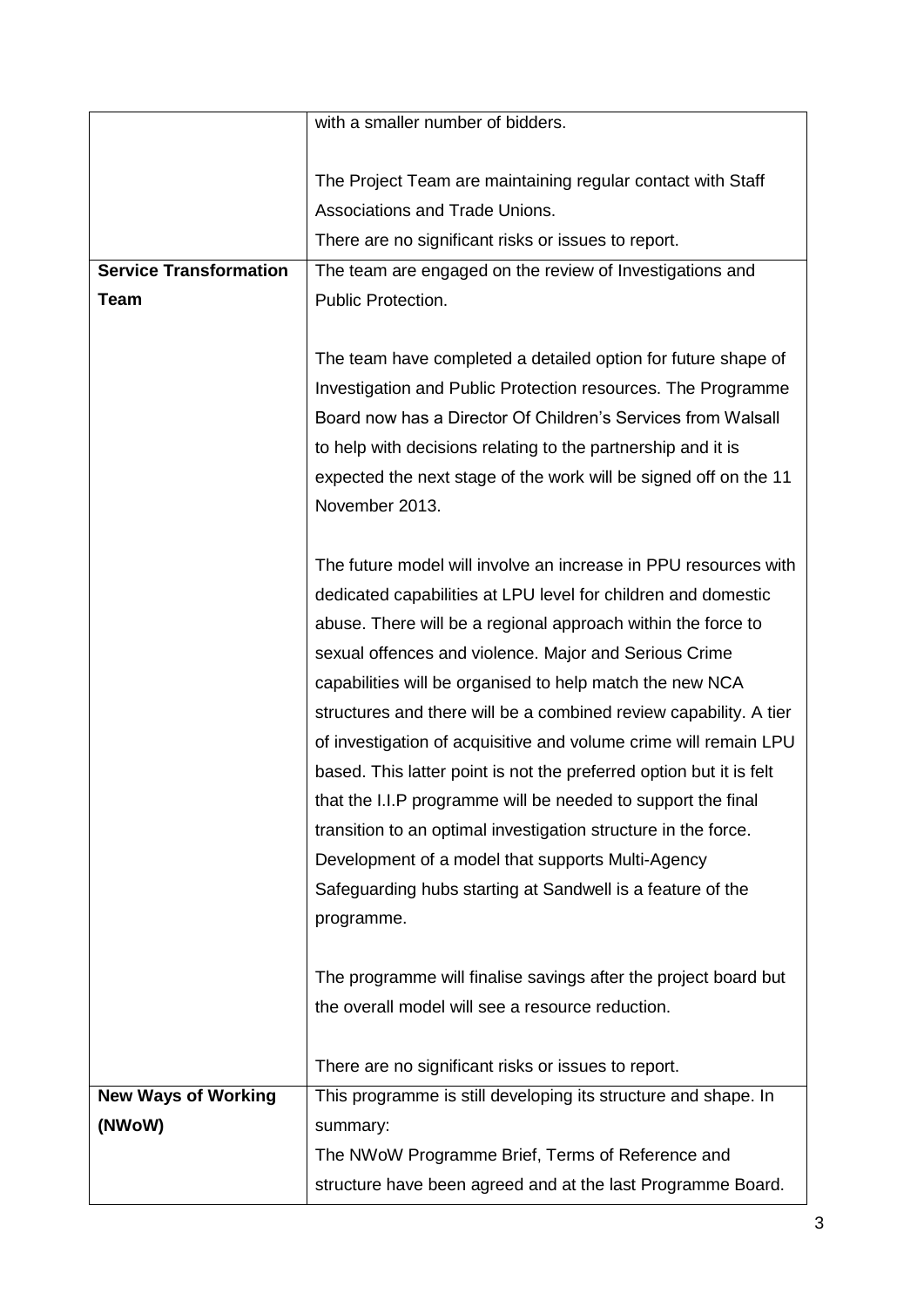|                             | Inaugural Project Boards have been held for Birmingham                                                                            |
|-----------------------------|-----------------------------------------------------------------------------------------------------------------------------------|
|                             | Infrastructure and EWoW (Electronic Ways of Working) Projects                                                                     |
|                             | with good levels of team engagement.                                                                                              |
|                             |                                                                                                                                   |
|                             | A high level roadmap and finances are under development by                                                                        |
|                             | each of the individual workstreams. The outcome of this                                                                           |
|                             | exercise will be the formal overarching Programme Plan,                                                                           |
|                             | interdependencies and full understanding of the critical path.                                                                    |
|                             |                                                                                                                                   |
|                             | A stakeholder engagement strategy has been drafted for                                                                            |
|                             | approval by the Programme Board.                                                                                                  |
|                             |                                                                                                                                   |
|                             | Statement of requirements has been drafted by the designers                                                                       |
|                             | for review alongside the Agilty proposals and Stage C concept                                                                     |
|                             | work.                                                                                                                             |
|                             | Work styles and occupancy analysis have been completed for                                                                        |
|                             | departments returning to Lloyd House to feed into the force                                                                       |
|                             | agility ratio recommendations.                                                                                                    |
|                             |                                                                                                                                   |
|                             | This programme requires careful scrutiny at the next OCPB to<br>evaluate risks.                                                   |
| <b>Operational Policing</b> |                                                                                                                                   |
| <b>Programme</b>            | This programme is in the very early stages of initiation with the<br>business leads developing their individual work streams. The |
|                             | strands of this programme are:                                                                                                    |
|                             |                                                                                                                                   |
|                             | Victim                                                                                                                            |
|                             | Offender                                                                                                                          |
|                             | Location                                                                                                                          |
|                             |                                                                                                                                   |
|                             | With the cross cutting themes of Information, Customer Journey                                                                    |
|                             | and Evidence Based Policing running throughout all. The                                                                           |
|                             | programme is very likely to provide lots of the thinking to                                                                       |
|                             | support the early part of the I.I.P. engagement.                                                                                  |
|                             |                                                                                                                                   |
|                             | There are no significant risks or issues to report.                                                                               |

A series of standalone projects and pilots are also being delivered: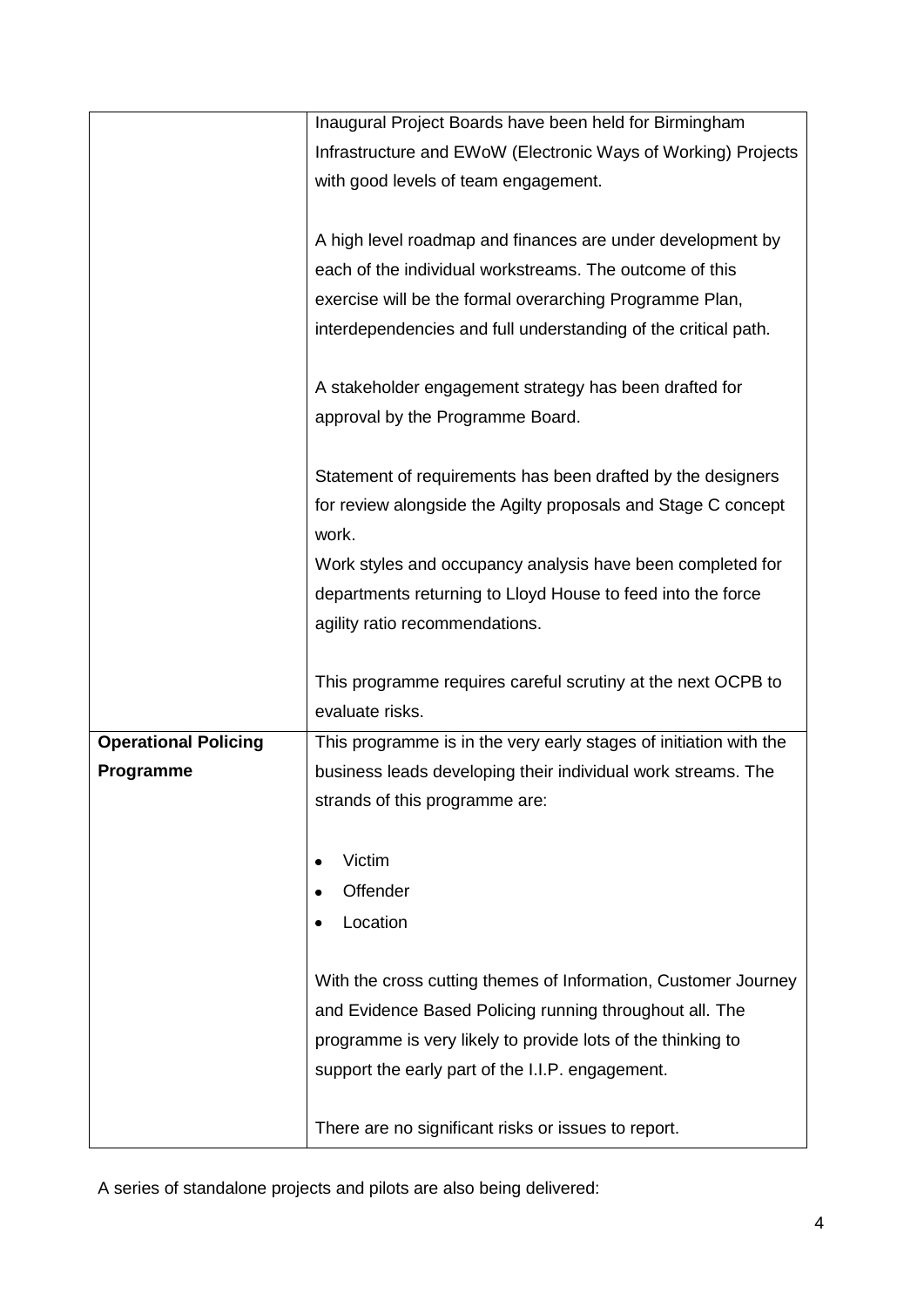#### 4. Stand Alone Projects

- $\triangleright$  Recruitment: Addressing current year and future year demands.
- $\triangleright$  Regional Organised Crime Unit: Building the regional capabilities under the new model.
- Location Profiles: A new Corvus Model which will improve geographic information available to local teams on crimes, victims and local offenders.
- $\triangleright$  Shared Services: This programme is finalising work on expenses and inventories.
- $\triangleright$  GRS/RMU/Gateway: The programme is finalising modules on provisioning and visitors/contractors access.
- ▶ Detained Property: Examining how to review our current property holding services.
- $\triangleright$  Winsor2: This is heavily focused upon the new fitness test.
- ▶ Driver & Vehicle Data Management System: This work is looking at black box technology to improve fleet utilisation and reduce accidents and poor driver standards.

#### **LEGAL SERVICES.**

- 5. The Force continues its legal services collaboration with Staffordshire Police. At the next portfolio update there will be a summary of civil litigation activity for the fiscal year. High profile areas for note at this time are:
- 6. **Hillsborough:** The Force is represented as an interested party in the Coroner's Inquest listed in 2014. The Force has a gold group working to the Deputy Chief Constable to ensure the force is able to support the inquest and the criminal and misconduct enquiries around the tragedy. Operation Garland is the search the force is carrying out to assure itself it holds no Hillsborough material that has not been disclosed to the Coroner, IPCC or John Stoddard's enquiry. A number of items have been identified and provided to the IPCC. At this stage we are awaiting indications if these items are copies of material held. At this point our belief is no new material has been located, but this is not confirmed.
- 7. **A19:** Final submissions will be made in November in the case to the Industrial Tribunal. West Midlands Police is subject to an age discrimination hearing brought by the Superintendents Association.